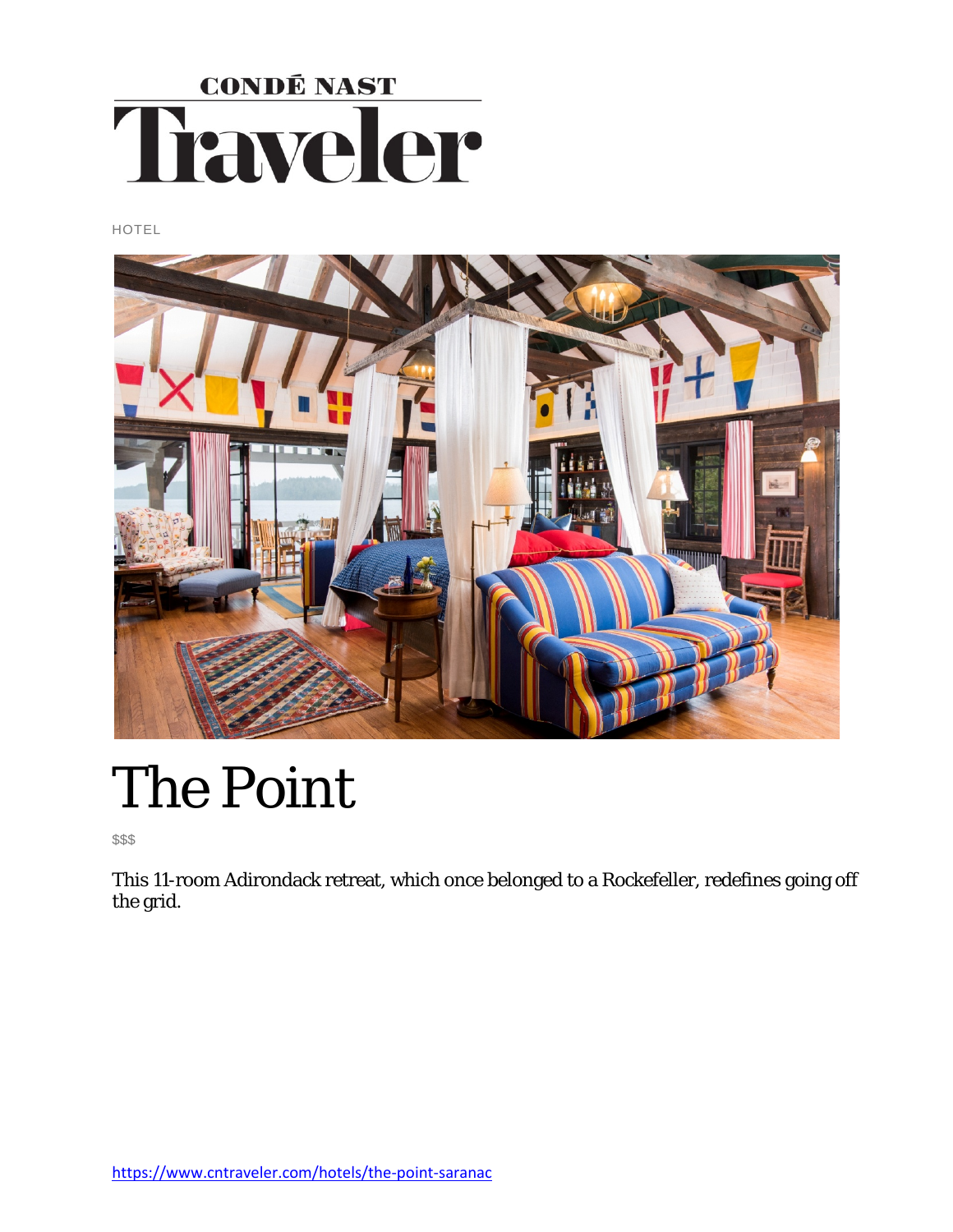|          | Beaverwood Rd |                 |
|----------|---------------|-----------------|
| O mapbox |               | © OpenStreetMap |

- 222 Beaverwood Road, Saranac Lake, NY 12983, United States
- $(800)$  255-3530

| POWERED BY FOURSQUARE<br>AMENITIES<br>Bar<br>ROOMS<br>11 |  |  |  |
|----------------------------------------------------------|--|--|--|
|                                                          |  |  |  |
|                                                          |  |  |  |
|                                                          |  |  |  |
|                                                          |  |  |  |
|                                                          |  |  |  |
|                                                          |  |  |  |
|                                                          |  |  |  |
|                                                          |  |  |  |



# Our Review

By [LAUREN DECARLO](https://www.cntraveler.com/contributors/lauren-decarlo) *Deputy Editor*

#### **Start at the top: What was your first impression of this place?**

There's that moment, on every trip, when your mindset switches from "everyday, real life" to "blissed out, vacation life." At The Point, it happens on the approach. You'll turn off one country road, and onto another that takes you deeper into the woods. After a few minutes, you'll come to a log gate, the words "The Point" spelled out (in all caps) in the archway in a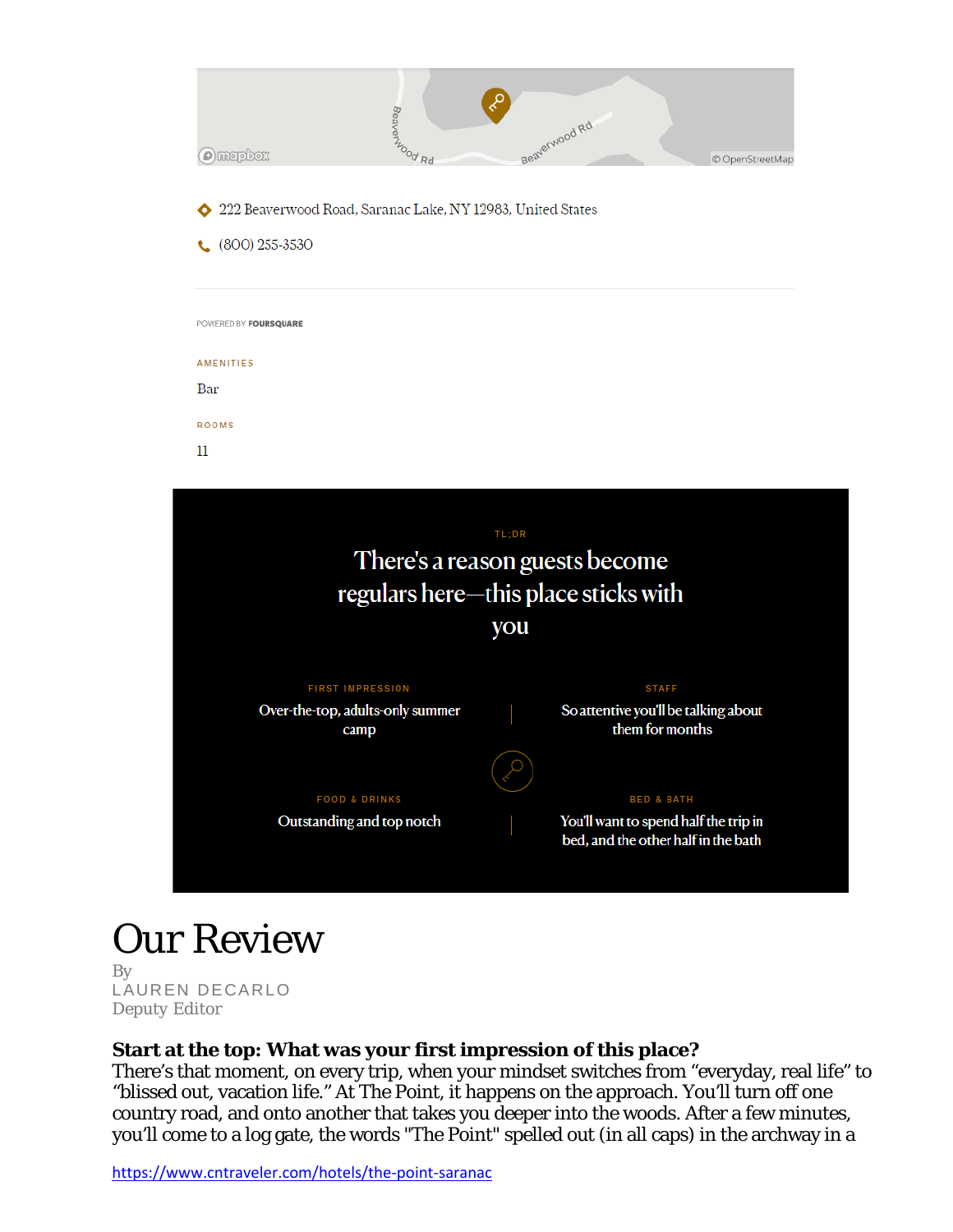tangle of branches. As the gate swings open and you slowly drive through, it feels like you're entering another world. Or, at the very least, leaving this one behind. Pulling up to the main stonehouse, one of the staff will greet you and hand you a glass of Champagne as they whisk your luggage and car away (the former will reappear in your guest room moments later; the latter you won't see again until check out). The transformation from real life to vacation happens that quickly.

# **Can you give us any backstory on the hotel?**

The Point was built in the early 1930s as a private retreat for William Avery Rockefeller II (John D. Rockefeller's grand-nephew), one of the Great Camps of the Adirondacks. In 2016 two of its longtime guests, Laurie and Pierre Lapeyre, purchased the resort which sits on a 75-acre peninsula. Immediately they embarked on a refresh—not a redo: Their intention is to keep things unchanged. To mess with this place would be gut-wrenching to its loyal clientele.

# **Tell us about the rooms.**

There are 11 guest rooms and each is special in its own way (do you really think the Rockefellers would be content with a dud?). I stayed in Lookout, which is above and behind the pub (if that sounds noisy to you, believe me when I say you'd never know another human was nearby, let alone a pub. It was absolutely pin-drop silent). The 625-square-foot room overlooks Upper Saranac Lake, which you can see from the raised half-canopy bed. Or your private deck. Or your sprawling tub. Lookout has cathedral ceilings, wood paneling, a stone fireplace and a bathroom with a massive shower for two. Have breakfast in-room and ask them to set it up on the table on your deck. We did and we were joined by a hummingbird. It was almost Disney-like.

#### **How's the F&B?**

This requires some explanation. First off, everything—all food, all booze—is included. There are fully stocked bars tucked away pretty much all over the property. There's a bar in the boathouse, in the hallway of the main house, and out on the grounds, literally built into stone walls. If ever the urge for a glass of wine or a cocktail strikes, all the fixings are easily within reach. The staff is also quick to pick up on preferences. If, say, on your first night, you order a Manhattan with Rittenhouse, up, hold the cherry, you can bet you'll never have to specify any of that ever again for the duration of your trip. It'll just appear. They also intuit every need before you're even aware of it. If you're down to your second-to-last sip, another drink will magically appear. They're flawless. The 24/7 kitchen has an open door policy. You want to stroll in to see what they're making for dinner? No problem. You need a postkayaking snack? No biggie. Tell them whatever it is you're craving and it's yours. At any hour. Truffle popcorn before bed? Voilà. Fried chicken at lunch? Done. Literally anything, anytime at all.

The kitchen is run by chef Loic Leperlier, who spent time at multi-Michelin starred restaurants and award-winning Relais & Chateaux hotels before landing at The Point nearly six years ago. Guests can even tag along with Chef as he forages nearby for Chanterelle mushrooms or birch syrup or whatever else he's seeking for that night's meal. The staff is happy to serve meals anywhere: your room, the terrace, in the pub. Let me tell you about the pub, the most charming cabin outfitted with a jukebox and pool table: There's of course, a full bar but no bartender, same as the other bars. Guests are encouraged to make their own which is tremendous fun. Of course, if you'd like a barman, one will appear in a snap. You'll probably be the only patron at the pub—because there's a plethora of bars scattered around the property, there's really no need to hightail it to the pub. But you should. Both nights we